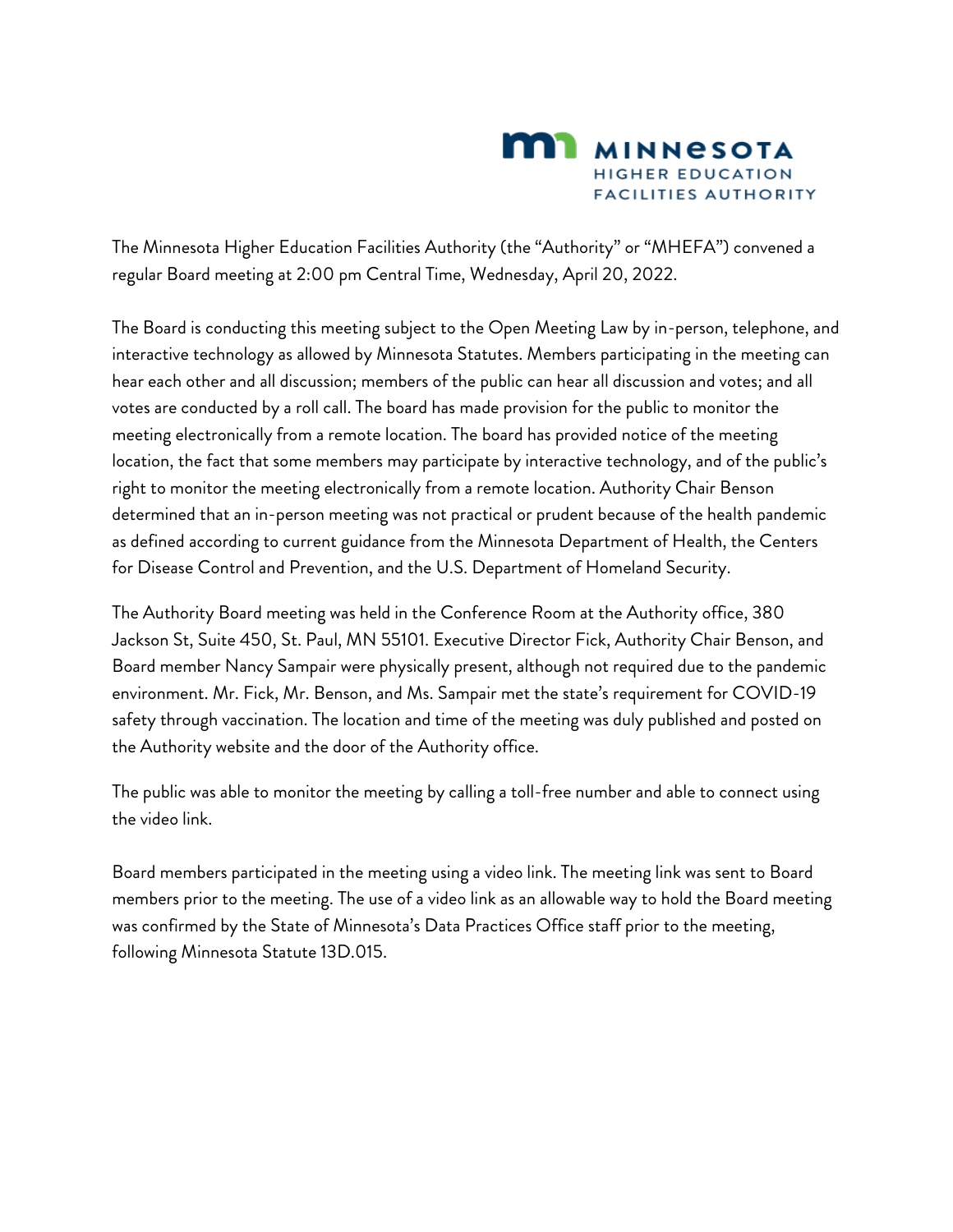# Executive Summary – Minnesota Higher Education Facilities Authority

Meeting on April 20, 2022

Board Actions Taken:

| Motions:                                      | Result: | Vote:     |
|-----------------------------------------------|---------|-----------|
| Approval of Meeting Minutes of March 23, 2022 | Passed  | Unanimous |
|                                               |         |           |

| <b>Resolutions</b>                                               | Result: | Vote:     |
|------------------------------------------------------------------|---------|-----------|
| Approve the Resolution Relating to the Application and Financing | Passed  | Unanimous |
| Terms of The University of St. Thomas for financing of Revenue   |         |           |
| Bonds, Series 2022A and Series 2022B (St. Thomas)                |         |           |
| Adopt the Series Resolution for The University of St. Thomas for | Passed  | Unanimous |
| financing of Revenue Bonds, Series 2022A and Series 2022B (St.   |         |           |
| Thomas)                                                          |         |           |

The official meeting began with a roll call to determine who was attending the meeting. The following board members or their designees were participating and attending by video link ("V") or telephone ("T"):

| <b>Board Members:</b> | Gary Benson - In-Person and V                                              |
|-----------------------|----------------------------------------------------------------------------|
|                       | Mary Ives $ V$ $-$ arrived 2:12 PM                                         |
|                       | Bonnie Anderson Rons - V                                                   |
|                       | Michael Ranum - V                                                          |
|                       | David Rowland $-$ V                                                        |
|                       | Nancy Sampair - In Person and V                                            |
|                       | Mary Yang Thao - V                                                         |
|                       | Poawit Yang, Office of Higher Education, ex-officio - V                    |
|                       | Paul Cerkvenik, Minnesota Private College Council, ex officio w/o vote - V |
|                       | arrived 2:42 PM                                                            |
|                       |                                                                            |

Absent: Ray VinZant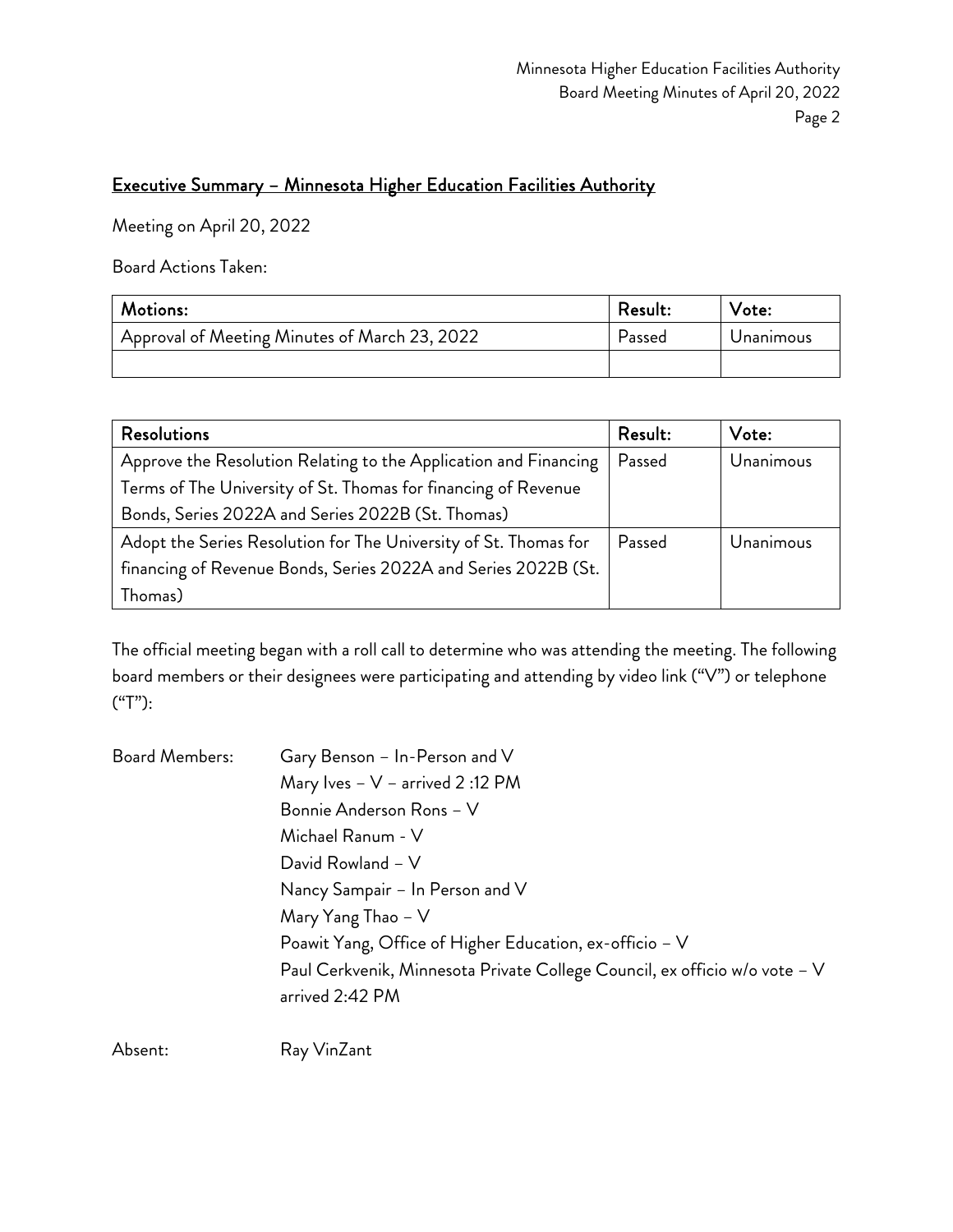| Other Attendees: | Peter Cooper, Bond Counsel (MHSL) - V<br>Mark LeMay - member of the public $-V$ |
|------------------|---------------------------------------------------------------------------------|
|                  | Mark Vangsgard, Vice President, CFO, University of St. Thomas - V               |
|                  | Katelyn Shehu, Assoc. VP Fin & Controller, University of St. Thomas - V         |
|                  | Laura Janke, Director, Municipal Finance, RBC Capital Markets - T               |
|                  | Nick Taylor, North Slope Capital Markets - V                                    |
| Also Present:    | Barry W. Fick Executive Director MHEFA - In-person and V                        |
|                  | Amanda Lee, Operations Manager, MHEFA - V                                       |

Gary Benson, Chair, called the meeting order at 2:03 pm CT. Executive Director Fick confirmed that a quorum was present.

#### Agenda Item I – Minutes of the March 23, 2022, Board meeting.

The first item on the agenda is the review and consideration of the minutes of the March 23, 2022, Authority Board meeting.

Board members noted some spelling and textual changes to the March 23, 2022 minutes. Those changes were noted and made on the official version of the March 23, 2022 minutes.

A motion was made by Michael Ranum to approve the amended March 23, 2022, minutes. The motion was seconded by Bonnie Anderson Rons. Chair Benson asked if there were any questions, discussion, or further changes to the minutes of the March 23, 2022, Board meeting. There were no further questions or proposed changes to the minutes from Board members.

Chair Benson called for a vote regarding the approval of the amended minutes. A roll call vote was conducted, and the Board members voted as follows:

| Board Members: | Gary Benson                 | Yes  |
|----------------|-----------------------------|------|
|                | <b>Bonnie Anderson Rons</b> | Yes: |
|                | David Rowland               | Yes. |
|                | Nancy Sampair               | Yes. |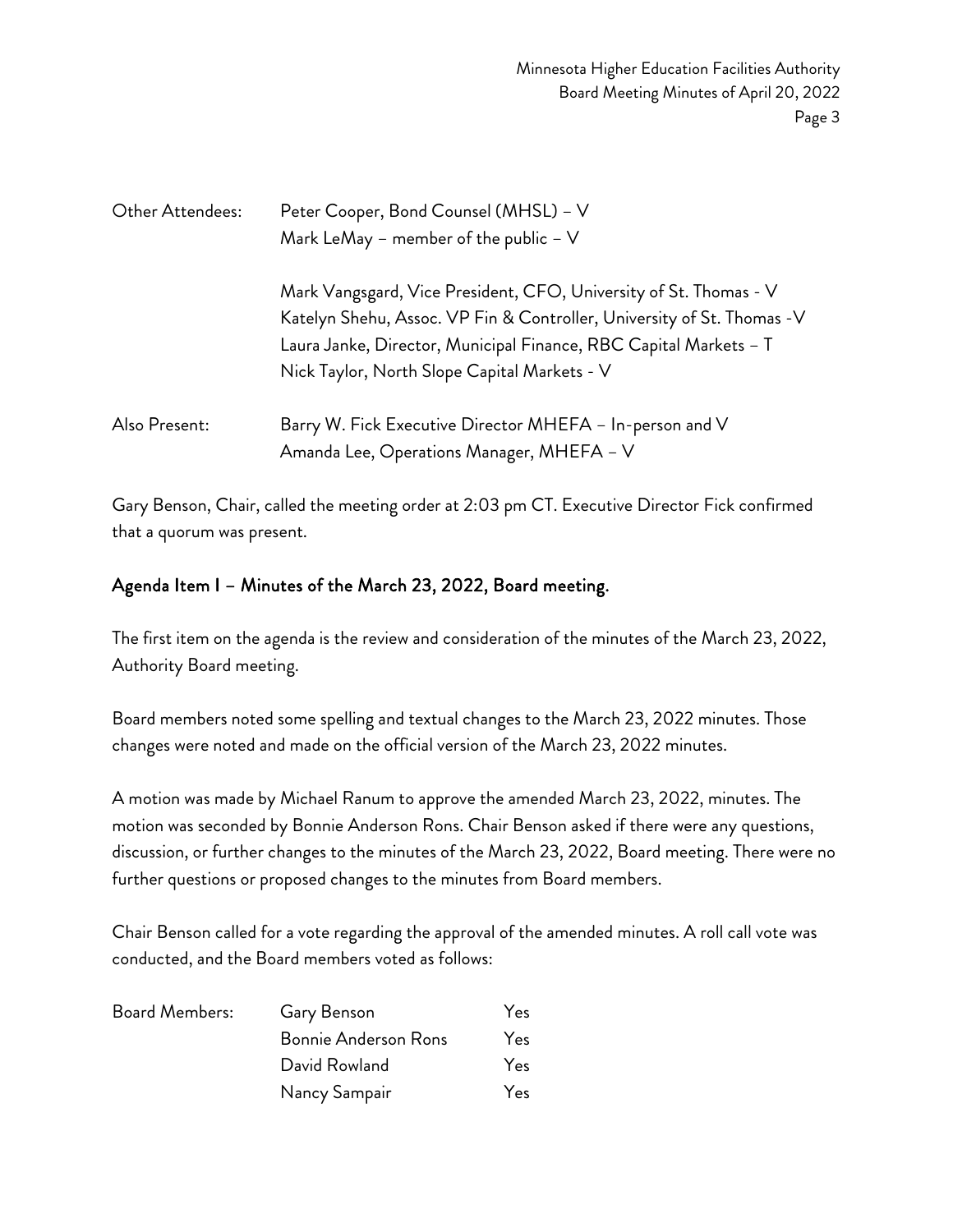| Mary Yang Thao | Yes |
|----------------|-----|
| Michael Ranum  | Yes |
| Poawit Yang    | Yes |

There were no votes against the motion and the Minutes of the March 23, 2022, MHEFA Board meetings were approved.

## Agenda Item II – Augsburg University

The Augsburg University item is informational for the Authority Board only. The outstanding Series Eight-E Note issued by the Authority for Augsburg University has a Mandatory Tender feature. Under this feature, the Note is Tendered for payment or extension by the Note holder. The sole Note Holder is BMO Harris Bank. The Mandatory Tender date is May 1, 2022. Augsburg has negotiated with BMO Harris Bank an agreement to extend the initial Mandatory Tender date by two years to May 1, 2024. Under the agreement, there are no changes to the other terms of the Series Eight-E Note, nor is the interest rate changed.

This change is reflected on the documentation between Augsburg University and BMO Harris Bank. There is no action required by the Authority to approve this modification to the Note. The only Authority action is to acknowledge the change in writing, which was done at the January 2022 Authority board meeting through resolution. The modification is schedule to be effective April 21, 2022.

#### Agenda Item III – University of St. Thomas

The University of St. Thomas has applied to the Authority for assistance with the financing of a number of campus and off-campus projects. At the March Authority Board meeting, Mr. Mark Vangsgard, VP for Business Affairs and CFO of St. Thomas University, as well as Ms. Katelyn Shehu, Assoc. VP of Finance and Controller of St. Thomas University, attended the Board meeting to provide information about the University and the application.

Subsequent to the March meeting, the University submitted an updated and revised Application to the Authority. The updated and revised application increased the amount of funding requested for Land Acquisition to \$20.1 million and removed the request to refund the outstanding Private Placement Notes that were originally included in the University's Application for Financing. Due to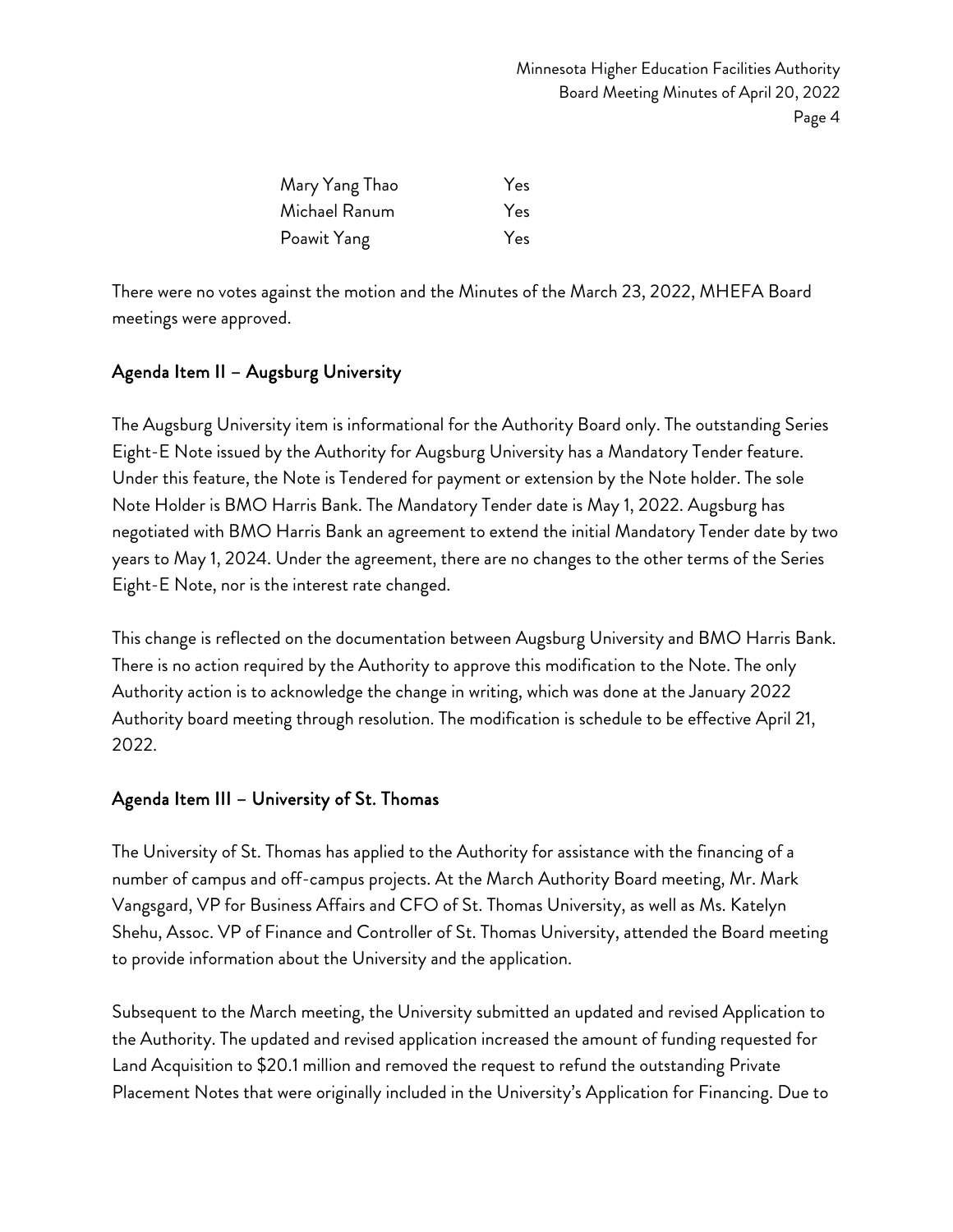the magnitude of the requested change, a supplemental Public Hearing was held. The Public Hearing was duly published and Notice of the Public Hearing posted on the Authority's website and at the Authority office located at 380 Jackson St, Suite 450, St. Paul, MN 55101.

The Public Hearing was held on Wednesday, April 20, 2022 at 1:00 pm CDT. Executive Director Fick opened the Public Hearing regarding the updated and revised Application of University of St. Thomas. Mr. Fick noted that there were no members of the public in attendance at the Public Hearing being held at the Authority offices. Mr. Fick and Mr. Gary Benson, Authority Board Chair, were present for the Public Hearing in the Authority office. Mr. Fick asked if there was anyone on the telephone or computer link. Participants by phone or computer were Amanda Lee, MHEFA Operations Manager, Ms. Laura Janke, Director, RBCCM, and Ms. Katelyn Shuhue, AVP for Finance and Controller, University of St. Thomas

Mr. Fick described the updated project components of the financing. The findings and descriptions from the Public Hearing held on March 23, 2022 were reviewed and the changes from the updated Application were discussed. The updated Application removed the request to refinance outstanding Private Placement Notes. The University has negotiated with the Private Placement Noteholder to remove the financial covenants from the outstanding Private Placement Notes. The result of the change is that the University is not subject to any financial covenants on its outstanding debt. This removes the need to refinance the outstanding Private Placement Notes.

Under the Application financing request, the Authority would issue its tax-exempt or taxable revenue bonds or other obligations in one or more series (the "Obligations") to finance a project (the "Project") consisting of (a) the acquisition, design, demolition, construction, renovation, improvement, furnishing and equipping of various facilities, including (i) construction of a 5-level academic building for science, technology, engineering, arts and mathematics of approximately 129,600 square feet on the former site of Loras Hall which was demolished in 2021 for this purpose, to be known as the Schoenecker Center (the "Schoenecker Center"), to be used for classrooms, offices, laboratories, and related purposes, (ii) renovation of Brady Residence Hall and Dowling Residence Hall and Koch Commons connecting them, (iii) renovation of the Summit Classroom Building to provide start-up space for the University's new nursing program, and (iv) acquisition of a single-family residence adjacent to the University's Saint Paul campus ((the "Residential Property"); the foregoing activities described in clauses (i) through (iv), inclusive, collectively, the "Main Campus Projects"); (b) proposed acquisition of an approximately 22-acre tract of land and preliminary design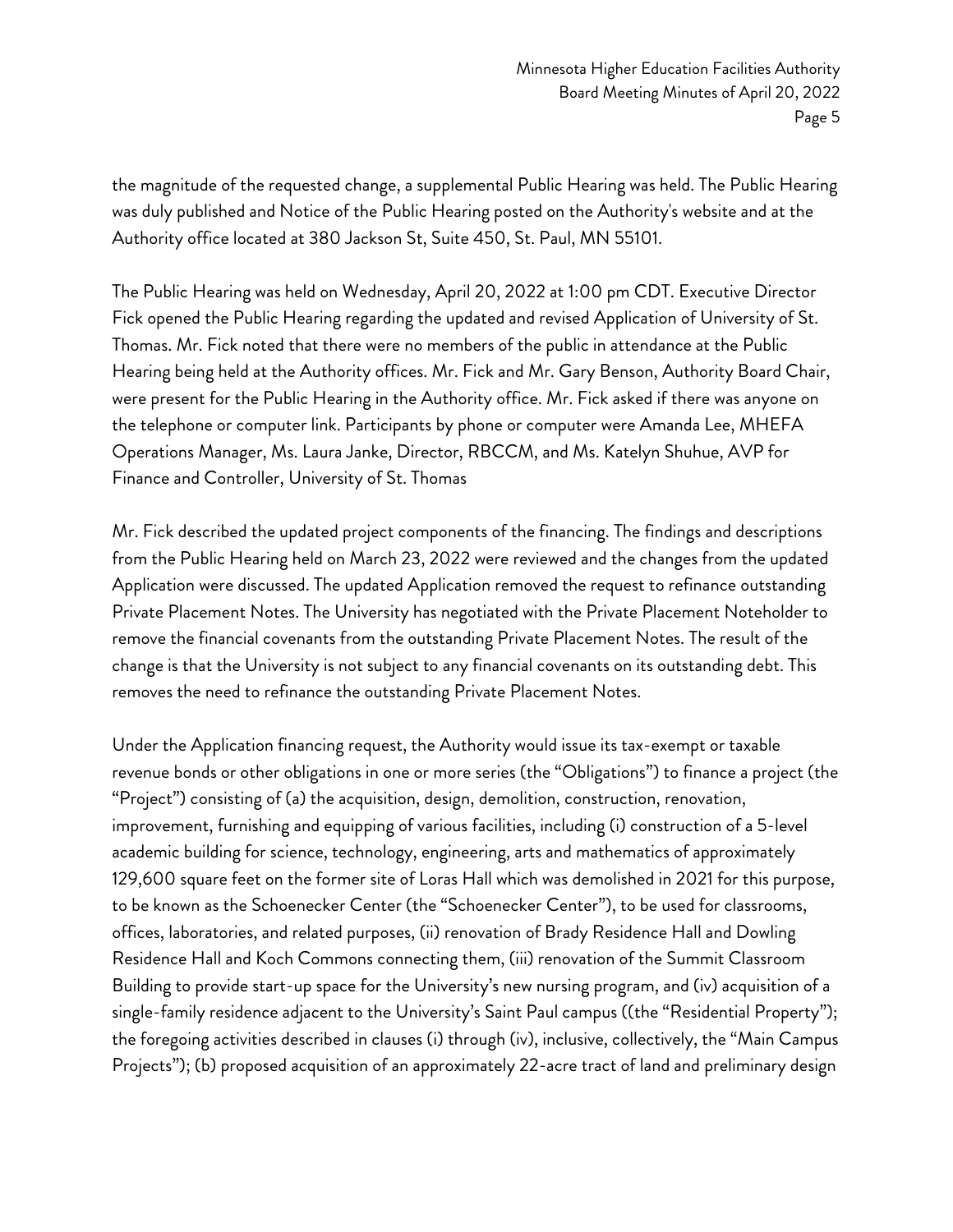work for a University hockey arena, softball and baseball fields, and related athletic facilities, in the Highland Bridge redevelopment area in Saint Paul (the "Athletic Facilities Project");

The University's Board has approved the maximum amount of bonds to be issued at \$165 million. The University has requested to increase the amount of funding for land acquisition to an amount up to approximately \$30 million. If the land acquisition does not go forward as planned, the University would reallocate obligations initially intended for financing of the Athletics Project to the design, acquisition, demolition, construction, renovation improvement furnishing and equipping of various facilities on the University's main campus including other athletic facilities or a new academic building to serves as a permanent location for the University's nursing program.

Mr. Fick asked if there were any questions from the persons attending the Public Hearing or anyone on the phone or video link. There were no questions. Mr. Fick stated that he would keep the Public Hearing open for a few additional minutes to allow additional people to join or for participants to ask questions. During the time the Public Hearing was open, Mr. Fick asked on a number of occasions if there were any comments or questions from the public. There were no questions or comments. At the end of 10 minutes, with no additional persons joining the appearing, Mr. Fick closed the Public Hearing. This represents the description of the Public Hearing and is included in these April 20, 2022 Board Minutes as additional information related to the financing request by the University of St. Thomas.

At the March 23, 2022 Public Hearing for the University of St. Thomas, Mr. Mark Vangsgard, Vice President for Business Affairs and Chief Financial Officer for University of St. Thomas, presented to the Authority board a presentation that included a discussion and description of the components of the proposed financing. The primary components include an addition to the current Science Building. The addition will focus on STEAM, Science, Technology, Engineering, Arts, and Math. Additional projects include renovation of Brady and Dowling Residence Halls, renovation of Koch Commons and the Summit Classroom building. The project will also include funds to acquire a residential property located adjacent to campus and assist in acquiring land off campus for future athletic facilities to facilitate the University's transition from DIII NCAA Athletics to DI NCAA Athletics. The total estimated cost to be financed with Authority issued bonds is not to exceed \$165 million. Total Project Costs are approximately \$200 million. The University plans to fund approximately \$45 million of project costs with gifts and contributions raised for the projects.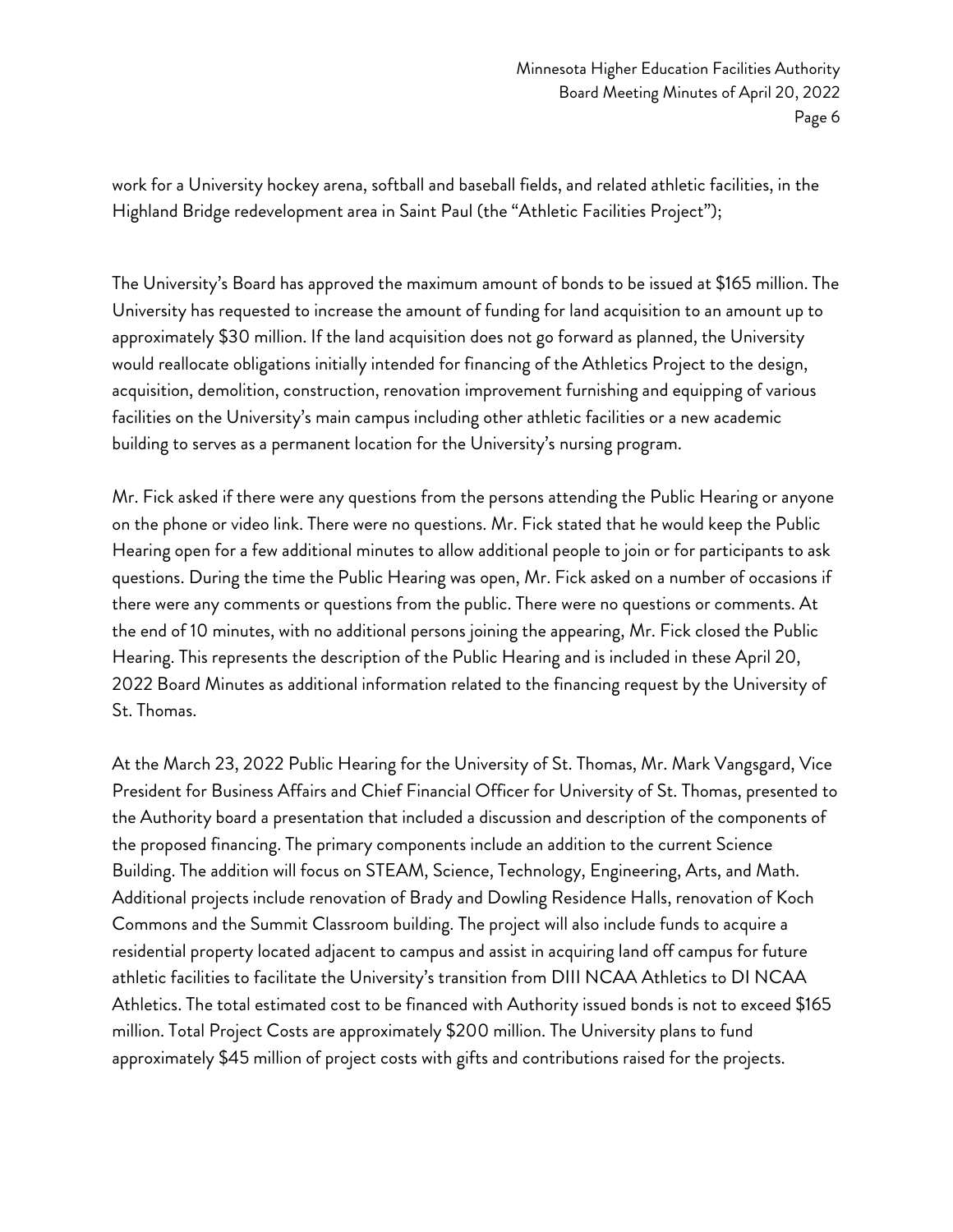All the facilities and improvements to be financed or refinanced by the Project are or will be owned and operated by the University and, except for the Residential Property and the Athletic Facilities Project, are or will be located on the University's main campus, the principal street address of which is 2115 Summit Avenue, Saint Paul, Minnesota. As shown on the attached campus map, the University's Saint Paul campus is bounded on the north by Selby Avenue and Summit Avenue, on the east by Cleveland Avenue South and Cretin Avenue South, on the south by Grand Avenue and Goodrich Avenue, and on the west by Cretin Avenue and Mississippi River Boulevard. The Residential Property is located at 2037 Summit Avenue, Saint Paul, on a city block directly across Cleveland Avenue South from the University's Saint Paul campus on which other University buildings are located and next door to the University president's house. The Athletic Facilities Project would be located near the intersection of Cleveland and Montreal Avenues in Saint Paul, within the Highland Bridge redevelopment area, approximately 2.5 miles from the University's Saint Paul campus.

At the conclusion of the review of the findings and presentation at the Public Hearings, Board Chair Benson asked Nick Taylor of North Slope Capital Advisor, the Municipal Advisor for the St. Thomas Financing, to present the Preliminary Financing Plan. Mr. Taylor reviewed the project components, the approximate size of the Series 2022A and Series 2022B Bonds and noted that both series of bonds will be fixed rate, amortizing over a 30-year period, with the final principal payment in 2052. The bonds will not be subject to financial covenants and the University plans to obtain a credit rating on the bonds from Moody's Investors Service. The bonds include approximately 24 months of capitalized interest and are sized to fund the project costs, capitalized interest and issue costs. The Bonds are not subject to a debt service reserve. He noted that in the opinion of North Slope Capital Advisors, a bond issue with adequate security can be structured and North Slope Capital recommends the Authority proceed to issue the bonds and lend the proceeds to University of St. Thomas.

At the conclusion of his presentation, Mr. Taylor asked if there were questions from Board members. Board Members Mary Ives and Bonnie Anderson Rons asked about the Green Bond designation for Series 2022A. Executive Director Fick explained that the University is seeking ESG designation for Series 2022A and explained the significance. This will be the first Green Bond Series for the Authority.

Chair Benson asked Peter Cooper to present the Resolution Relating to Application and Financing Plan. Mr. Cooper reviewed the Resolution and noted that the Resolution recites prior actions taken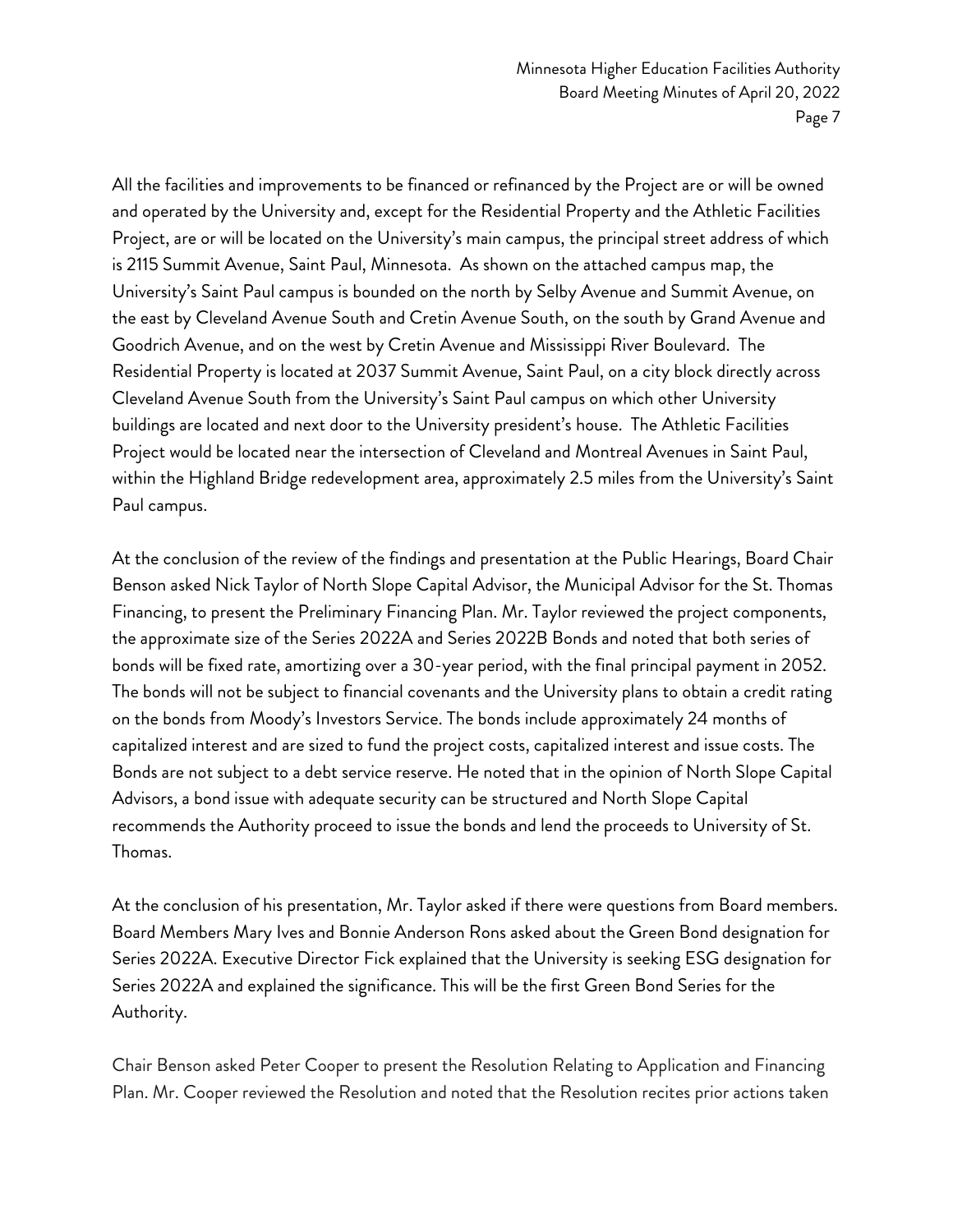by the Authority Board, staff and consultants regarding the University of St. Thomas financing request. He noted that the Resolution presents findings of the Authority that all the requirements for issuing tax-exempt debt have been met by the University, that the project and financing appears feasible and that the project has been reviewed by the Authority's municipal advisor, who recommend issuing the bonds using RBC Capital Markets as the underwriter. The Resolution further authorizes the preparation and issue of an Official Statement, a Purchase Agreement and related documents that describe the terms and conditions of the financing and the repayment by the University of the bonds. He reviewed the basic IRS requirements for higher education bonds and noted that due diligence will be undertaken to assure that the bonds qualify for tax exempt financing.

Mr. Cooper concluded his presentation and asked if there were questions from the Board.

Mr. Benson, as Board Chair, asked for a motion to adopt the Resolution Relating to the Application and Financing Terms by University of St. Thomas. A motion to approve the Resolution was made by Nancy Sampair. The motion was seconded by Mary Ives.

Chair Benson called for a Roll Call vote regarding the approval and acceptance of the Resolution Relating to the Application and Financing Terms of University of St. Thomas. A Roll Call vote was conducted, and the Board members voted as follows:

| <b>Board Members:</b> | Gary Benson                 | Yes |
|-----------------------|-----------------------------|-----|
|                       | David Rowland               | Yes |
|                       | <b>Bonnie Anderson Rons</b> | Yes |
|                       | Mary Ives                   | Yes |
|                       | Mary Yang Thao              | Yes |
|                       | Michael Ranum               | Yes |
|                       | Nancy Sampair               | Yes |
|                       | Poawit Yang                 | Yes |

There were no votes against the motion and the Resolution Related to Application And Financing Terms for University of St. Thomas was approved.

Chair Benson next asked Mr. Cooper to review the Series Resolution. Mr. Cooper reviewed the information in the Series Resolution, noting for the benefit of Board members specific items included in the Series Resolution. He noted that the Series resolution affirms all prior actions taken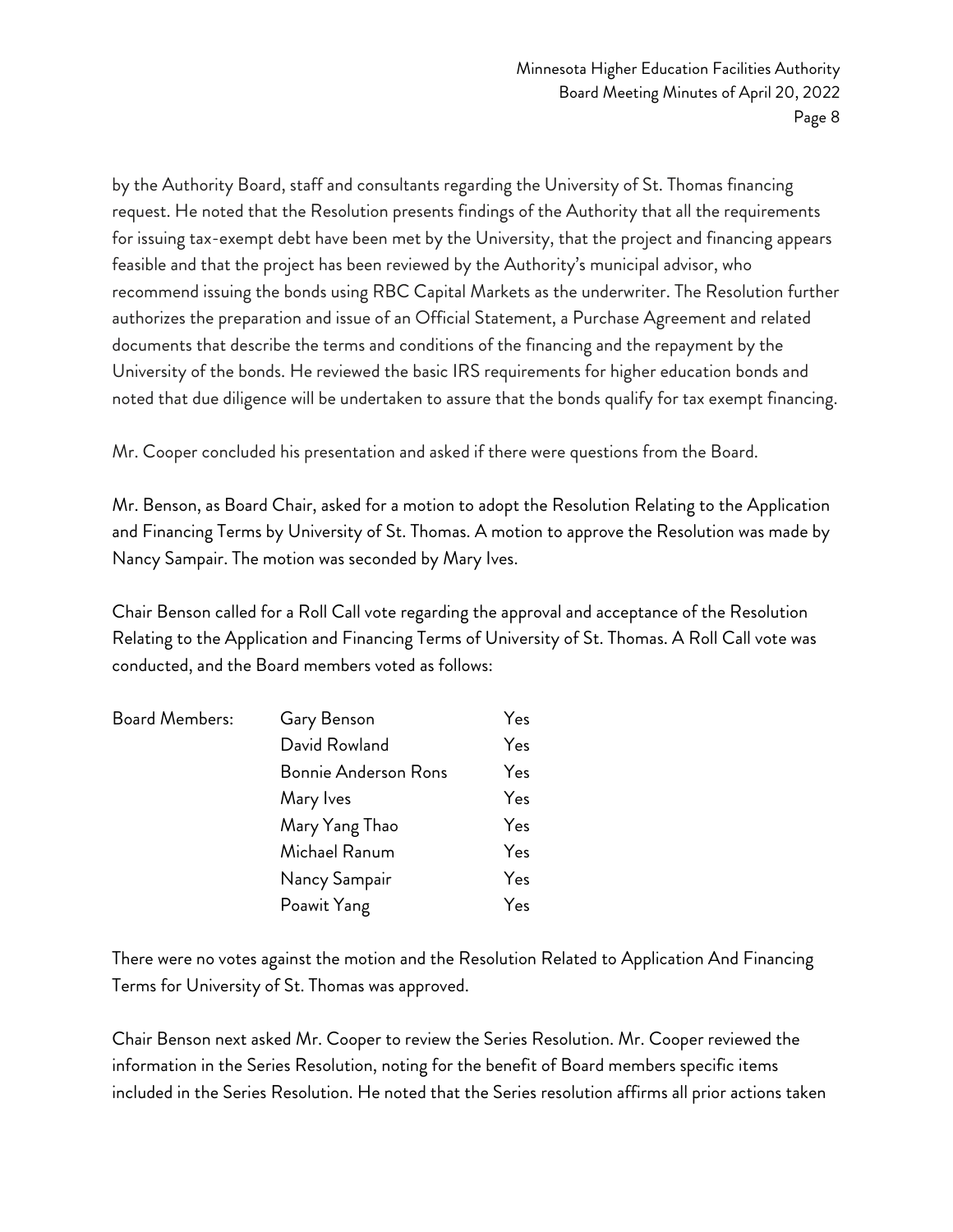by the Authority related to the financing application, affirms appointment of parties to the financing, including the underwriter, outlines the use of proceeds and authorizes Authority officers to sign documents related to the sale and closing of the financing. The Series Resolution also describes the documents related to the financing and authorizes the preparation and signing of the final versions of the documents, including the Official Statement.

At the conclusion of his review, Mr. Cooper asked if there were any questions about the Series Resolution from Board members. There were no questions from Board members.

Mr. Benson, as Board Chair, asked for a motion to adopt the Series Resolution. A motion to approve the Resolution was made by Bonnie Anderson Rons. The motion was seconded by Nancy Sampair.

Chair Benson called for a Roll Call vote regarding the approval and acceptance of the Series Resolution. A Roll Call vote was conducted, and the Board members voted as follows:

| <b>Board Members:</b> | Gary Benson                 | Yes |
|-----------------------|-----------------------------|-----|
|                       | David Rowland               | Yes |
|                       | <b>Bonnie Anderson Rons</b> | Yes |
|                       | Mary Ives                   | Yes |
|                       | Mary Yang Thao              | Yes |
|                       | Michael Ranum               | Yes |
|                       | Nancy Sampair               | Yes |
|                       | Poawit Yang                 | Yes |

There were no votes against the motion and the Series Resolution was approved.

## Agenda Item IV – Old Business

Chair Benson asked Executive Director Fick to provide an update on expansion legislation. Mr. Fick noted that there is progress in moving the legislation forward and that hearings before multiple committees have been held. In addition, Mr. Fick has met with a number of legislators to explain the proposed legislation and answer questions.

Chair Benson asked Authority Executive Director Barry Fick and Operations Manager Amanda Lee to update the Board on the new office space. Authority Staff explained that as approved by the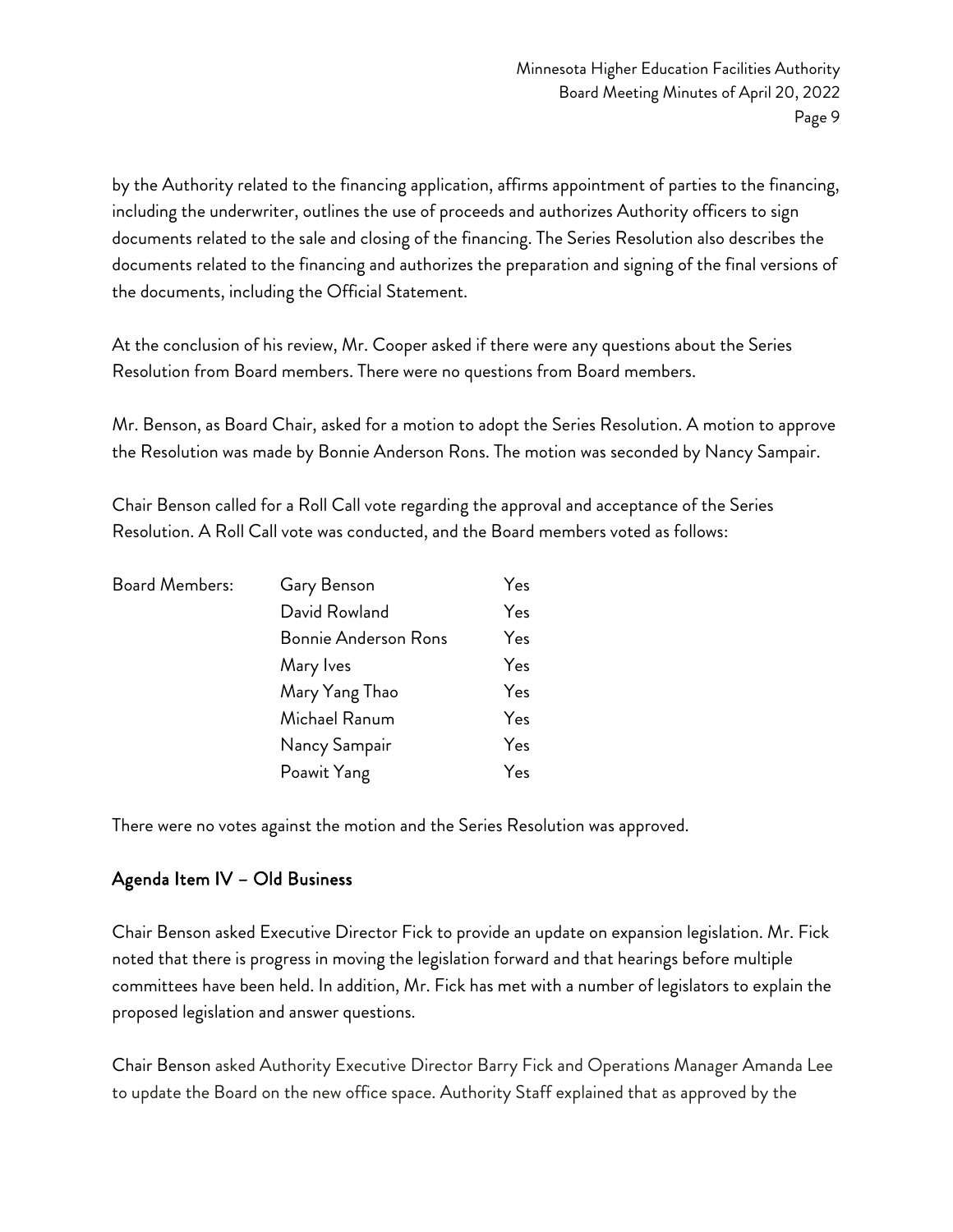Board, agreement on the new space buildout has been reached, permits have been submitted and the space is expected to be available for occupancy in July 2022.

There was no other Old Business for consideration.

#### Agenda Item V – New Business

Chair Benson asked if there were any New Business items from Board members for discussion. There were no other New Business items from Board members for discussion.

Chair Benson asked Paul Cerkvenik, President of the Minnesota Private College Council, to provide an update on the schools. Mr. Cerkvenik expressed hope that the grant funding included in the House bill this session would be passed but noted that there are significant differences in spending areas between the House and the Senate with much less focus on education in the Senate bill. This means there is no certainty yet of what will be included in the final version.

#### Agenda Item VI – Other Business

Chair Benson called upon Executive Director Fick to discuss Other Business. Mr. Fick presented his Executive Director's report. It included the following items regarding staff and Authority activity and events and personnel changes at the schools.

#### Borrower Assistance and Financing Application Update

- We have completed the Mitchell Hamline School of Law private bank placement
- We are working with the University of St. Thomas, as was considered earlier today
- We have engaged in preliminary discussions with a number of schools about possible financing of projects in the next one to two years and begun preliminary planning.
- We are working with multiple schools on Moody's rating updates
- We continue to support schools in their compliance with Continuing Disclosure obligations

The State of Minnesota has relaxed the mask mandate but maintains its "work from home" requirement until an indeterminate time in 2022. We expect that the Authority will adopt a hybridwork policy to be used at our new location, consistent with any future State policy.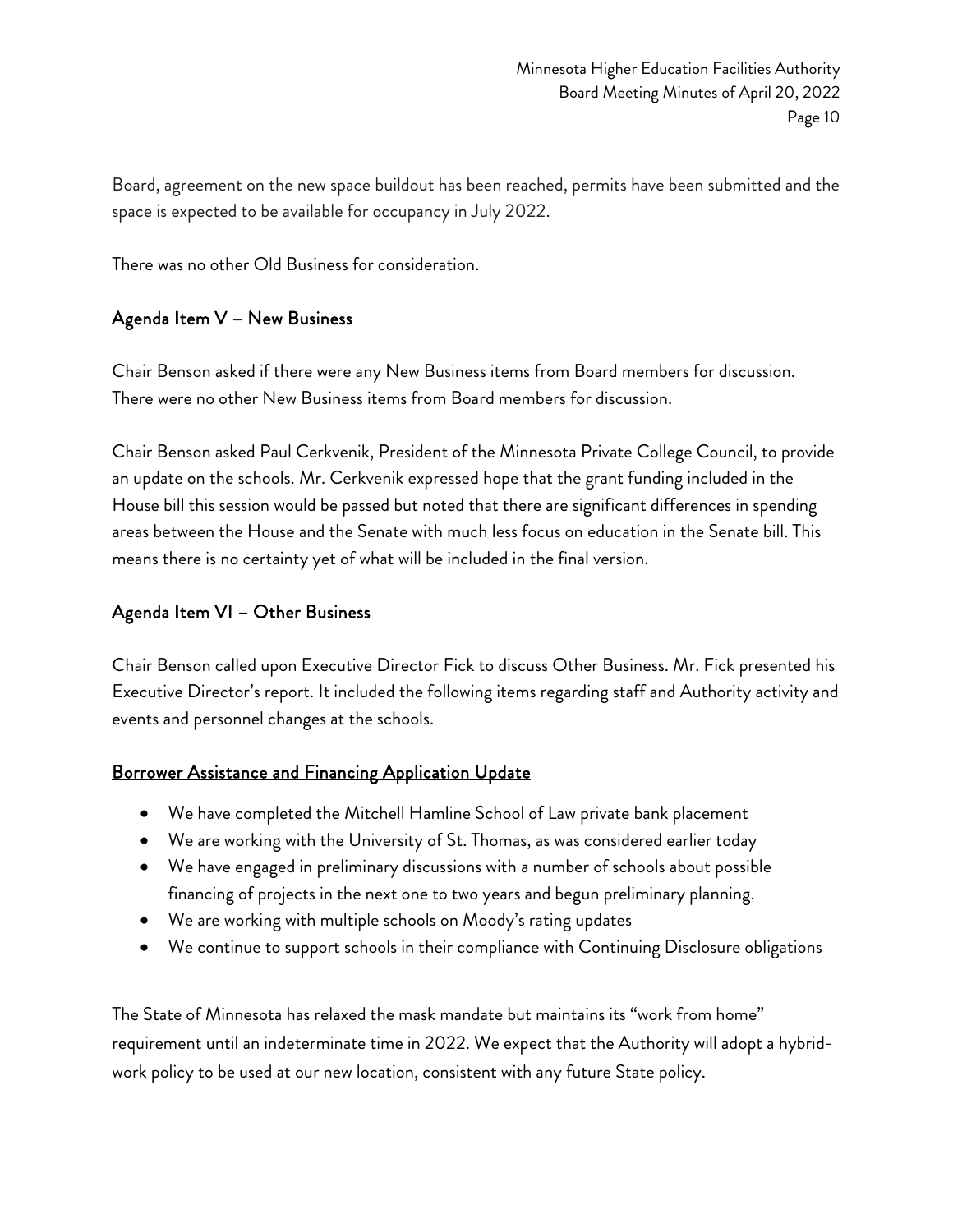## Borrower Staffing Update

No updates to report, vacancies exist for the CFO position at St. Scholastica, Bethel, Hamline, and MCAD.

#### Various Items of Interest

Executive Director Fick will be attending the NAHEFFA Conference in late April. He is the incoming President of NAHEFFA for a two-year term. He is also moderating a session at the Conference. In June, he will be attending the GFOA National Convention. He is a panel member on Bond Structuring at that Conference.

There were no other items from the Board. A motion to adjourn was made by Nancy Sampair with a second provided by Mary Ives. The Board acted by voice vote to adjourn the meeting at 3:02 pm, Central Time.

Respectfully submitted,

 $\beta$ ay WFK

Assistant Secretary